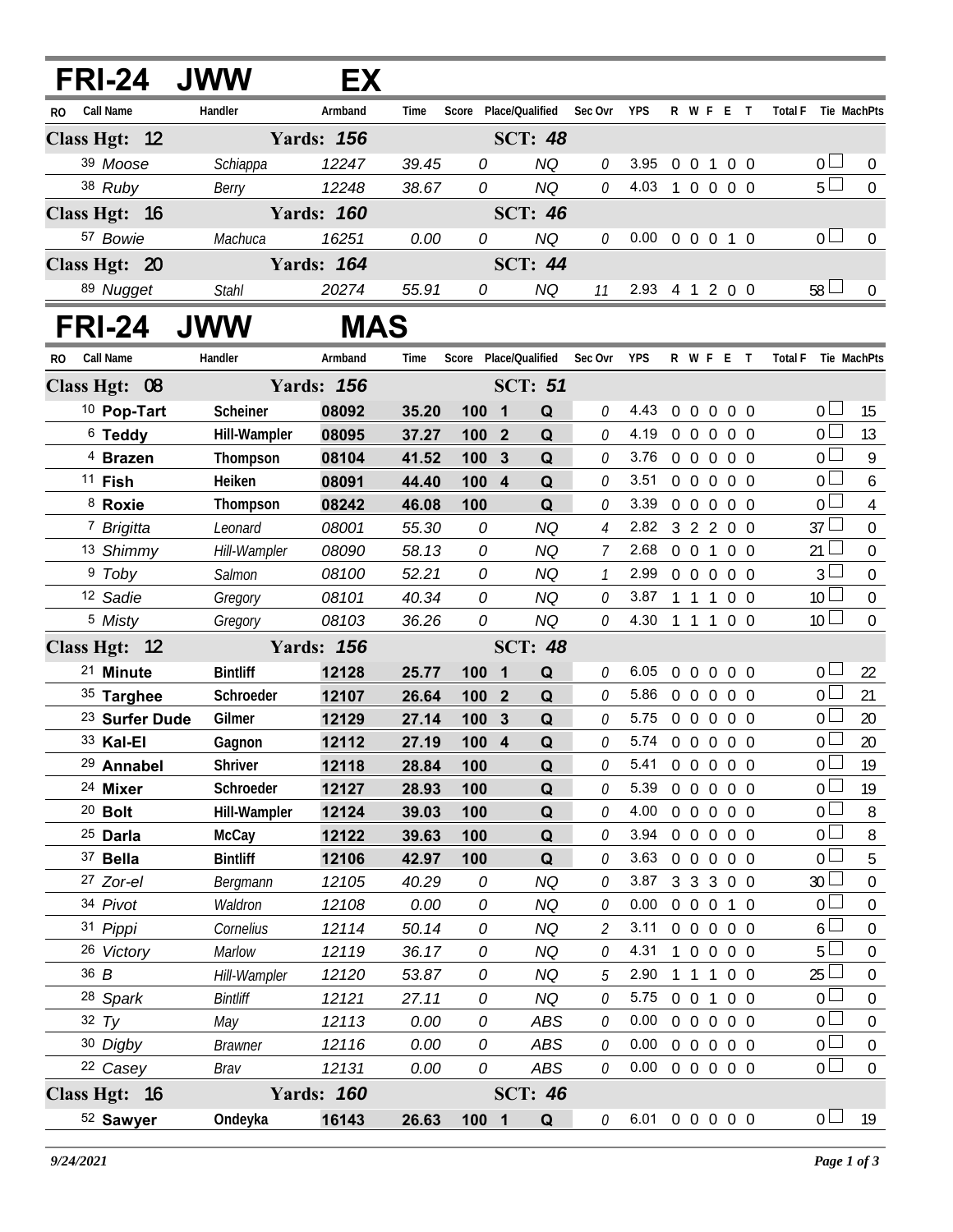|                         | 53 Rhys            | Midura        | 16137             | 27.97 | 100 2            |                | Q              | 0 | 5.72                       | $\mathbf 0$      | $\Omega$          | $\Omega$       | 0 <sub>0</sub> | $\overline{0}$  | 18               |
|-------------------------|--------------------|---------------|-------------------|-------|------------------|----------------|----------------|---|----------------------------|------------------|-------------------|----------------|----------------|-----------------|------------------|
|                         | <sup>49</sup> Joey | Condit        | 16155             | 29.27 | 100              | 3              | Q              | O | 5.47                       | $\overline{0}$   | $\overline{0}$    | $\overline{0}$ | $0\quad 0$     | 0 <sup>1</sup>  | 16               |
|                         | $51$ Finn          | <b>Bruno</b>  | 16146             | 29.62 | 100              | $\overline{4}$ | Q              | 0 | 5.40                       |                  | $0\quad 0$        | $\overline{0}$ | $0\quad 0$     | $\overline{0}$  | 16               |
|                         | 54 Komoly          | <b>Seiter</b> | 16135             | 30.03 | 100              |                | Q              | 0 | 5.33                       |                  | $0\quad 0$        | $\overline{0}$ | $0\quad 0$     | 0 <sup>1</sup>  | 15               |
|                         | 56 Duffey          | Ackley        | 16256             | 31.33 | 100              |                | Q              | 0 | 5.11                       |                  | $0\quad 0$        | $\overline{0}$ | $0\quad 0$     | 0 <sup>1</sup>  | 14               |
|                         | 50 Kip             | Fronheiser    | 16152             | 35.01 | 100              |                | Q              | 0 | 4.57                       | $\overline{0}$   | $\mathbf 0$       | $\overline{0}$ | $0\quad 0$     | 0 <sup>1</sup>  | 10               |
|                         | 55 Spinner         | Fluet         | 16133             | 44.81 | 0                |                | <b>NQ</b>      | 0 | 3.57                       |                  | $1\quad1$         | $\overline{0}$ | $0\quad 0$     | 10 <sup>°</sup> | $\overline{0}$   |
|                         | 48 Neutrino        | Reichert      | 16253             | 30.50 | 0                |                | <b>NQ</b>      | 0 | 5.25                       | $\overline{0}$   | $\overline{1}$    | $\mathbf{1}$   | $0\quad 0$     | 5               | $\mathbf 0$      |
|                         | 47 Pinchi          | Seiter        | 16254             | 0.00  | 0                |                | <b>NQ</b>      | 0 | 0.00                       |                  | $0\quad 0$        | $\overline{0}$ | $1\quad$ 0     | 0 <sup>1</sup>  | $\mathbf 0$      |
|                         | 46 Luna            | <b>Bogert</b> | 16259             | 34.54 | 0                |                | <b>NQ</b>      | 0 | $4.63 \quad 0 \quad 1$     |                  |                   | $\mathbf{1}$   | $0\quad 0$     | 5 <sup>1</sup>  | $\mathbf 0$      |
| 20<br><b>Class Hgt:</b> |                    |               | <b>Yards: 164</b> |       |                  |                | <b>SCT: 44</b> |   |                            |                  |                   |                |                |                 |                  |
|                         | 72 Siri            | Doering       | 20192             | 28.80 | 100              | $\blacksquare$ | Q              | 0 | 5.69                       | $\overline{0}$   | $0\quad 0$        |                | $0\quad 0$     | $\overline{0}$  | 15               |
|                         | 73 A.V.            | Bridgwood     | 20188             | 29.15 | 100 2            |                | Q              | 0 | 5.63                       | $\overline{0}$   | $\overline{0}$    | $\overline{0}$ | $0\quad 0$     | 0 l             | 14               |
|                         | 87 Sam             | MacLeod       | 20160             | 29.86 | 100              | 3              | Q              | 0 | 5.49                       | $\overline{0}$   | $\overline{0}$    | $\overline{0}$ | $0\quad 0$     | $\overline{0}$  | 14               |
|                         | 64 Oskar           | Patrick       | 20215             | 30.28 | 100 4            |                | Q              | 0 | 5.42                       | $\mathbf 0$      | $\overline{0}$    | $\overline{0}$ | $0\quad 0$     | 0 L             | 13               |
|                         | 75 Ghost           | Patrick       | 20184             | 31.83 | 100              |                | Q              | 0 | 5.15                       | $\overline{0}$   | $\overline{0}$    | $\Omega$       | $0\quad 0$     | $\overline{0}$  | 12               |
|                         | 79 Kai             | Huot-Singer   | 20178             | 32.15 | 100              |                | Q              | 0 | 5.10                       | $\boldsymbol{0}$ | $\overline{0}$    | $\overline{0}$ | $0\quad 0$     | 0 <sub>0</sub>  | 11               |
|                         | 78 Emily           | McGuigan      | 20179             | 32.59 | 100              |                | Q              | 0 | 5.03                       |                  | $0\quad 0$        | $\overline{0}$ | $0\quad 0$     | $\mathbf 0$     | 11               |
|                         | 67 Kampay          | Le Bel        | 20209             | 32.72 | 100              |                | Q              | 0 | 5.01                       |                  | $0\quad 0$        | $\overline{0}$ | $0\quad 0$     | 0 <sub>0</sub>  | 11               |
|                         | 77 Lucy            | Phillips      | 20180             | 35.07 | 100              |                | Q              | 0 | 4.68                       | $\overline{0}$   | $\overline{0}$    | $\overline{0}$ | $0\quad 0$     | 0 <sub>l</sub>  | 8                |
|                         | 81 Ruby            | Merkel        | 20174             | 37.13 | 100              |                | Q              | 0 | 4.42                       | $\overline{0}$   | $\overline{0}$    | $\overline{0}$ | $0\quad 0$     | 0 <sub>0</sub>  | $6\phantom{a}$   |
|                         | 88 Smartie Pantz   | Owen          | 20158             | 36.26 | 0                |                | <b>NQ</b>      | 0 | 4.52 $0$ 1                 |                  |                   | $\overline{0}$ | $0\quad 0$     | 5               | $\mathbf 0$      |
|                         | 86 Sky             | Patrick       | 20162             | 31.93 | 0                |                | <b>NQ</b>      | 0 | 5.14                       | $\overline{1}$   | $\overline{0}$    | $\overline{0}$ | $0\quad 0$     | 5 <sub>1</sub>  | $\mathbf 0$      |
|                         | 85 Dahlia          | Halperin      | 20164             | 0.00  | 0                |                | <b>NQ</b>      | 0 | 0.00                       | $\overline{0}$   | $\overline{0}$    | $\overline{0}$ | $1\quad0$      | 0 <sub>0</sub>  | $\mathbf 0$      |
|                         | 84 Mattie          | Gereg         | 20165             | 32.97 | 0                |                | <b>NQ</b>      | 0 | 4.97                       | 1                | 2 <sub>2</sub>    |                | $0\quad 0$     | $15 \perp$      | $\mathbf 0$      |
|                         | 83 Hops            | Mellon        | 20166             | 30.97 | 0                |                | <b>NQ</b>      | 0 | 5.30                       |                  | $0\quad 0$        | $\mathbf{1}$   | $0\quad 0$     | 0 <sub>0</sub>  | $\mathbf 0$      |
|                         | 80 Kipper          | Carson        | 20175             | 0.00  | 0                |                | <b>NQ</b>      | 0 | 0.00                       | $\overline{0}$   | $\overline{0}$    | $\overline{0}$ | $1\quad$ 0     | $0-$            | $\mathbf 0$      |
|                         | 76 Asher           | Scagnelli     | 20182             | 0.00  | 0                |                | <b>NQ</b>      | 0 | 0.00                       |                  | $0\quad 0\quad 0$ |                | $1\quad0$      | 0 <sup>1</sup>  | $\mathbf 0$      |
|                         | 74 Cynna           | Fischer       | 20187             | 29.04 | 0                |                | <b>NQ</b>      | 0 | 5.65                       | $\overline{1}$   | $\overline{0}$    | $\mathbf{1}$   | $0\quad 0$     | 5               | $\mathbf 0$      |
|                         | 71 Rusty           | Flannelly     | 20193             | 33.87 | 0                |                | NQ             | 0 | 4.84 0 0 1 0 0             |                  |                   |                |                | $\mathbf 0$     | $\mathbf 0$      |
|                         | 70 Kali            | Egan          | 20196             | 41.01 | 0                |                | NQ             | 0 | 4.00 2 1 1 0 0             |                  |                   |                |                | 15 <sup>1</sup> | $\mathbf 0$      |
|                         | 69 Phlox           | Seiter        | 20204             | 30.17 | 0                |                | <b>NQ</b>      | 0 | 5.44                       |                  | 1 0 0 0 0         |                |                | 5               | $\overline{0}$   |
|                         | 68 Emma            | Hill-Wampler  | 20207             | 0.00  | 0                |                | <b>NQ</b>      | 0 | $0.00 \t0 \t0 \t0 \t1 \t0$ |                  |                   |                |                | 0 <sub>0</sub>  | $\mathbf 0$      |
|                         | 66 Jazz            | Zislin        | 20211             | 32.93 | 0                |                | <b>NQ</b>      | 0 | 4.98                       |                  | 1 2 0 0 0         |                |                | 15 <sup>1</sup> | $\overline{0}$   |
|                         | 65 Cricket         | Shoemaker     | 20212             | 34.68 | 0                |                | NQ             | 0 | 4.73 0 0 2 0 0             |                  |                   |                |                | 0 <sub>0</sub>  | $\boldsymbol{0}$ |
|                         | 82 Byron           | Ulrichsen     | 20172             | 0.00  | 0                |                | ABS            | 0 | $0.00 \t0 \t0 \t0 \t0 \t0$ |                  |                   |                |                | 0 <sub>0</sub>  | $\boldsymbol{0}$ |
|                         | 63 Sugar Ray       | Goldman       | 20264             | 0.00  | 0                |                | ABS            | 0 | $0.00 \t0 \t0 \t0 \t0 \t0$ |                  |                   |                |                | 0 <sub>0</sub>  | $\overline{0}$   |
|                         | Class Hgt: 24      |               | <b>Yards: 164</b> |       |                  |                | <b>SCT: 46</b> |   |                            |                  |                   |                |                |                 |                  |
|                         | 91 Waze            | Owen          | 24231             | 28.93 | 100 1            |                | Q              | 0 | 5.67 0 0 0 0 0             |                  |                   |                |                | $0-$            | 17               |
|                         | 96 Shambhu         | <b>Thorpe</b> | 24222             | 30.81 | 100 <sub>2</sub> |                | Q              | 0 | 5.32 0 0 0 0 0             |                  |                   |                |                | 0 <sub>0</sub>  | 15               |
|                         | 94 Topper          | Shoemaker     | 24223             | 31.35 | 100 <sub>3</sub> |                | Q              | 0 | 5.23 0 0 0 0 0             |                  |                   |                |                | 0 <sub>1</sub>  | 14               |
|                         | 95 Trudy           | Carberry      | 24221             | 32.15 | 100 4            |                | Q              | 0 | 5.10 0 0 0 0 0             |                  |                   |                |                | $0-$            | 13               |
|                         | 90 Kai             | <b>Thorpe</b> | 24232             | 36.62 | 100              |                | Q              | 0 | 4.48 0 0 0 0 0             |                  |                   |                |                | $0-$            | 9                |
|                         | 93 Tsavo           | <b>Odgers</b> | 24229             | 39.59 | 0                |                | <b>NQ</b>      | 0 | 4.14 0 0 1 0 0             |                  |                   |                |                | 0 <sub>0</sub>  | $\overline{0}$   |
|                         | 92 Declan          | Solakian      | 24230             | 36.31 | 0                |                | NQ             | 0 | 4.52 0 0 1 0 0             |                  |                   |                |                | 0 <sub>0</sub>  | $\overline{0}$   |